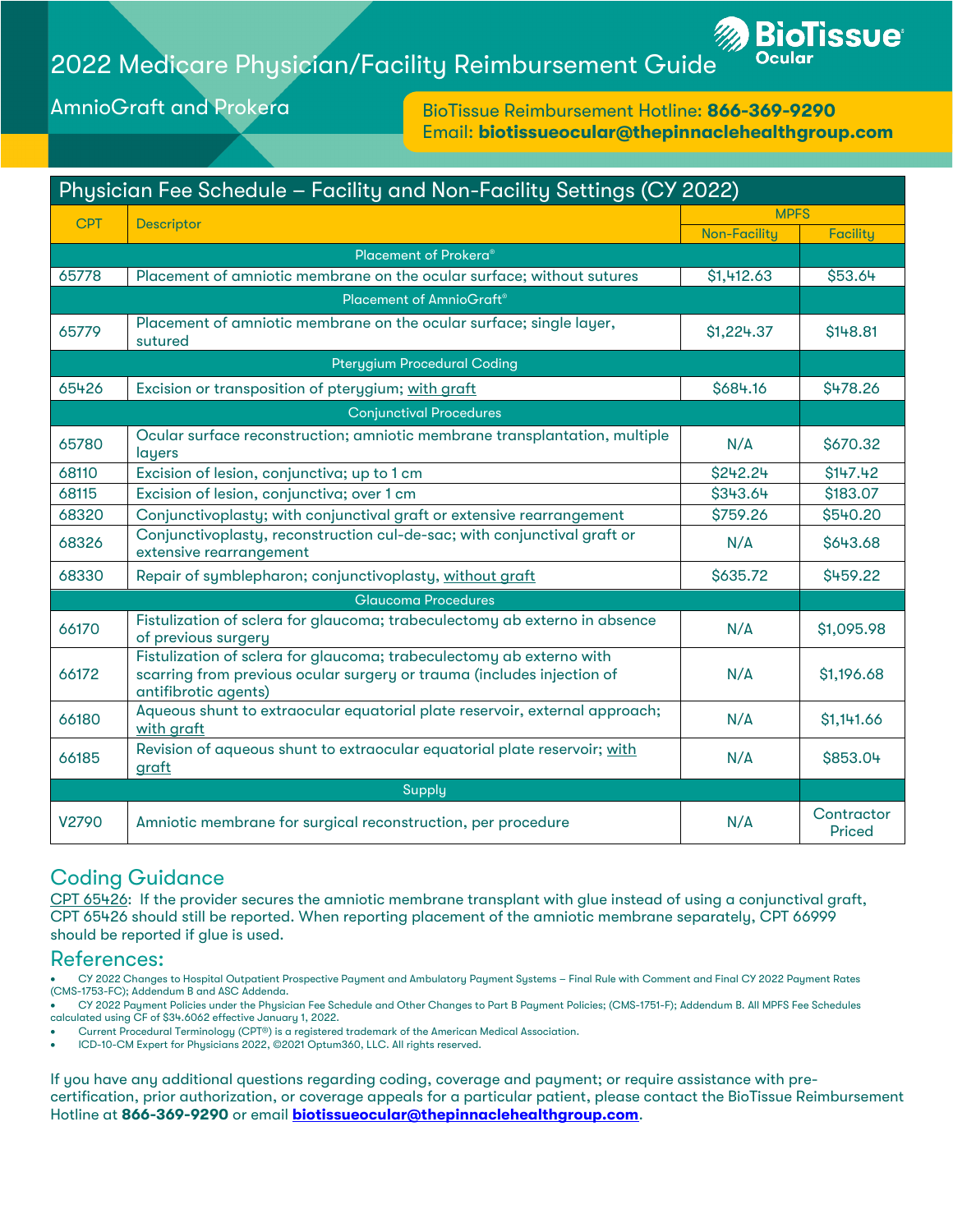

In the Hospital Outpatient Prospective Payment System (OPPS), CMS assigns all CPT and HCPCS codes a status indicator (SI) which indicates when and how a service is considered for payment. Status indicators (SI) that apply to the procedures listed in this guide and their definitions are provided below:

| Facility Reimbursement - Hospital Outpatient and ASC Settings (CY 2022)                                                                                                   |                                                                                                         |                        |            |                        |  |  |
|---------------------------------------------------------------------------------------------------------------------------------------------------------------------------|---------------------------------------------------------------------------------------------------------|------------------------|------------|------------------------|--|--|
|                                                                                                                                                                           |                                                                                                         |                        |            | <b>ASC</b>             |  |  |
|                                                                                                                                                                           |                                                                                                         |                        |            | Payment                |  |  |
|                                                                                                                                                                           |                                                                                                         |                        |            |                        |  |  |
| Placement of amniotic membrane on the ocular<br>surface; without sutures                                                                                                  | Q <sub>2</sub>                                                                                          | 5502                   | \$827.06   | Packaged               |  |  |
| <b>Placement of AmnioGraft®</b>                                                                                                                                           |                                                                                                         |                        |            |                        |  |  |
| Placement of amniotic membrane on the ocular<br>surface; single layer, sutured                                                                                            | Q <sub>2</sub>                                                                                          | 5504                   | \$3,376.68 | Packaged               |  |  |
| <b>Pterygium Procedures</b>                                                                                                                                               |                                                                                                         |                        |            |                        |  |  |
| Excision or transposition of pterygium; with graft                                                                                                                        | J1.                                                                                                     | 5503                   | \$2,043.70 | \$873.70               |  |  |
| Conjunctival Procedures                                                                                                                                                   |                                                                                                         |                        |            |                        |  |  |
| Ocular surface reconstruction; amniotic<br>membrane transplantation, multiple layers                                                                                      | J1.                                                                                                     | 5504                   | \$3,376.68 | \$1,785.51             |  |  |
| Excision of lesion, conjunctiva; up to 1 cm                                                                                                                               | J1                                                                                                      | 5503                   | \$2,043.70 | \$170.01               |  |  |
| Excision of lesion, conjunctiva; over 1 cm                                                                                                                                | J1                                                                                                      | 5503                   | \$2,043.70 | \$873.70               |  |  |
| Conjunctivoplasty; with conjunctival graft or<br>extensive rearrangement                                                                                                  | J1.                                                                                                     | 5503                   | \$2,043.70 | \$873.70               |  |  |
| with conjunctival graft or extensive<br>rearrangement                                                                                                                     | J1.                                                                                                     | 5504                   | \$3,376.68 | \$1,380.56             |  |  |
| Repair of symblepharon; conjunctivoplasty,<br>without graft                                                                                                               | J1                                                                                                      | 5491                   | \$2,120.86 | \$1,063.42             |  |  |
| <b>Glaucoma Procedures</b>                                                                                                                                                |                                                                                                         |                        |            |                        |  |  |
| Fistulization of sclera for glaucoma;<br>trabeculectomy ab externo in absence of<br>previous surgery                                                                      | J1                                                                                                      | 5491                   | \$2,120.86 | \$1,063.42             |  |  |
| Fistulization of sclera for glaucoma;<br>trabeculectomy ab externo with scarring from<br>previous ocular surgery or trauma (includes<br>injection of antifibrotic agents) | J1                                                                                                      | 5491                   | \$2,120.86 | \$1,063.42             |  |  |
| Aqueous shunt to extraocular equatorial plate<br>reservoir, external approach; with graft                                                                                 | J1.                                                                                                     | 5492                   | \$3,999.59 | \$2,581.94             |  |  |
| Revision of aqueous shunt to extraocular<br>equatorial plate reservoir; with graft                                                                                        | J1                                                                                                      | 5491                   | \$2,120.86 | \$1,063.42             |  |  |
| Supply                                                                                                                                                                    |                                                                                                         |                        |            |                        |  |  |
| Amniotic membrane for surgical reconstruction,<br>per procedure                                                                                                           | N                                                                                                       | N/A                    | Packaged   | Packaged               |  |  |
|                                                                                                                                                                           | <b>Descriptor</b><br>Placement of Prokera <sup>®</sup><br>Conjunctivoplasty, reconstruction cul-de-sac; | $\overline{\text{SI}}$ | <b>APC</b> | <b>OPPS</b><br>Payment |  |  |

## Key to Abbreviations:

SI – Status Indicator.

.

Q2 - Packaged APC payment if billed on the same claim as a HCPCS code assigned status indicator "T." Otherwise, payment made through separate APC.

J1 - All covered Part B services on the claim are packaged with the primary "J1" service for the claim, except services with OPPS SI=F, G, H, L and U; ambulance services; diagnostic and screening mammography; all preventive services; and certain Part B inpatient services. If two or more "J1" services appear on the same claim, the procedure with the higher rank based on cost is considered the "primary" service and payment is based upon the C-APC to which that service is assigned.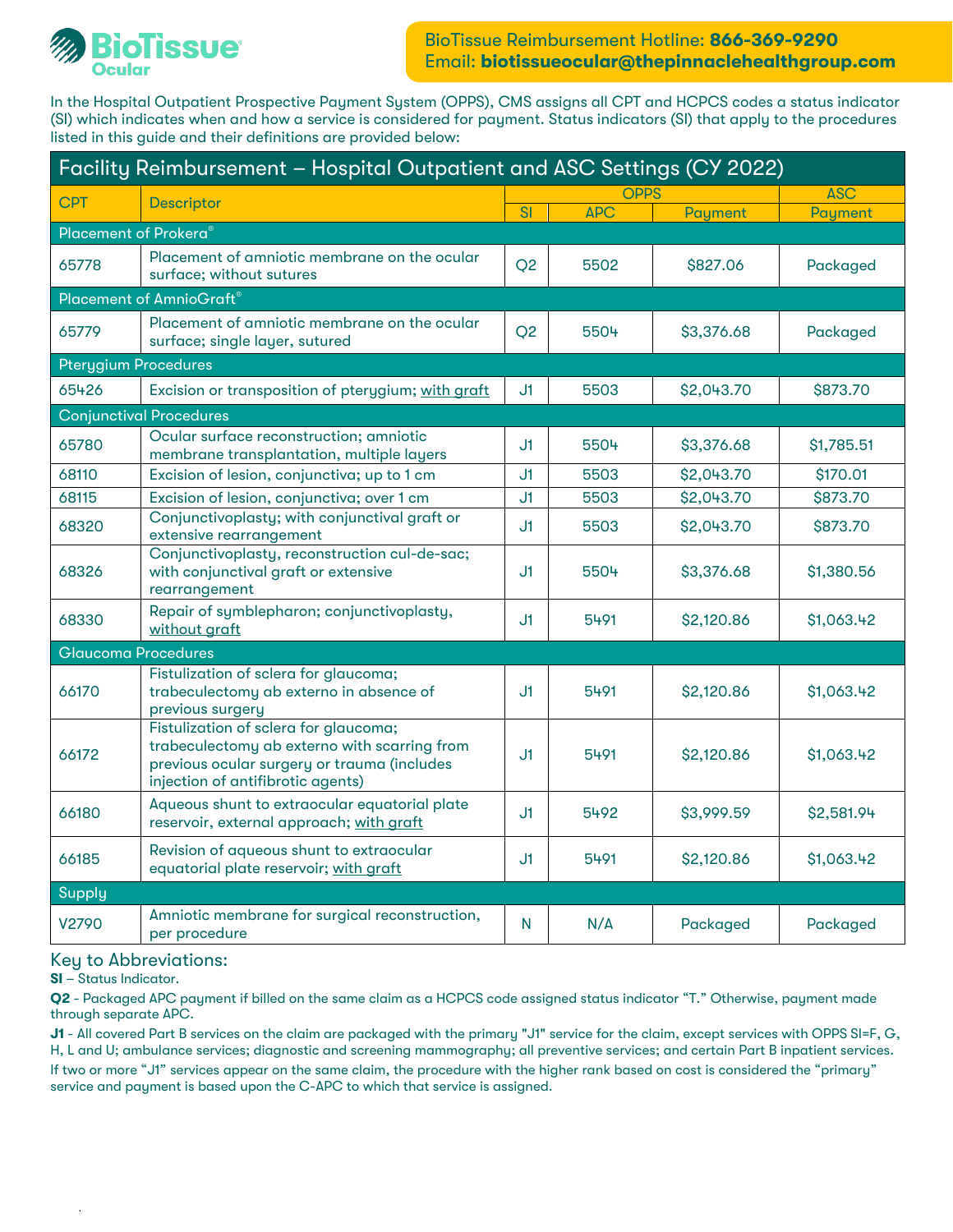

.

The ICD-10 diagnostic codes listed below include only those that map to a CPT code relative to pterygium, conjunctival, or glaucoma procedure provided in the previous table. Codes ending with a "dash" mean additional digits may be required to obtain greater specificity.

| <b>Diagnosis Codes</b> |                                                                   |  |  |  |
|------------------------|-------------------------------------------------------------------|--|--|--|
| ICD-10-CM              | <b>Description</b>                                                |  |  |  |
| B94.0                  | Sequelae of trachoma                                              |  |  |  |
| C69.0-                 | Malignant neoplasm                                                |  |  |  |
| C79.49                 | Secondary malignant neoplasm of other parts of nervous system     |  |  |  |
| D09.2-                 | Carcinoma in situ                                                 |  |  |  |
| D31.0-                 | Benign neoplasm of conjunctive                                    |  |  |  |
| D48.7                  | Neoplasm of uncertain behavior of other specified sites           |  |  |  |
| D49.89                 | Neoplasm of unspecified behavior of other specified sites         |  |  |  |
| H10.81-                | Pingueculitis                                                     |  |  |  |
| H11.00-                | Unspecified pterygium                                             |  |  |  |
| H11.01-                | Amyloid pterygium                                                 |  |  |  |
| H11.02-                | Central pterygium                                                 |  |  |  |
| H11.03-                | Double pterygium                                                  |  |  |  |
| H11.04-                | Peripheral pterygium                                              |  |  |  |
| H11.05-                | Peripheral pterygium, progressive                                 |  |  |  |
| H11.44-                | Conjunctival cysts                                                |  |  |  |
| H11.06-                | Recurrent pterygium                                               |  |  |  |
| H11.21-                | Conjunctival adhesions and strands (localized)                    |  |  |  |
| H11.22-                | Conjunctival granuloma                                            |  |  |  |
| H11.24-                | Scarring of conjunctiva                                           |  |  |  |
| H11.44-                | Conjunctival cysts                                                |  |  |  |
| H11.81-                | Pseudopterygium of conjunctiva                                    |  |  |  |
| H11.82-                | Conjunctivochalasis                                               |  |  |  |
| H <sub>16</sub> .00-   | Unspecified corneal ulcer                                         |  |  |  |
| H16.01-                | Central corneal ulcer                                             |  |  |  |
| H16.02-                | Ring corneal ulcer                                                |  |  |  |
| H16.03-                | Corneal ulcer with hypopyon                                       |  |  |  |
| H <sub>16.04</sub> -   | Marginal corneal ulcer                                            |  |  |  |
| H16.05-                | Mooren's corneal ulcer                                            |  |  |  |
| H <sub>16</sub> .06-   | Mycotic corneal ulcer                                             |  |  |  |
| H <sub>16</sub> .07-   | Perforated corneal ulcer                                          |  |  |  |
| $H16.12-$              | Filamentary keratitis                                             |  |  |  |
| H16.14-                | <b>Punctate keratitis</b>                                         |  |  |  |
| H16.223                | Keratoconjunctivitis sicca, not specified as Sjogren's, bilateral |  |  |  |
| H16.23-                | Neurotrophic keratoconjunctivitis                                 |  |  |  |
| H18.1-                 | <b>Bullous keratopathy</b>                                        |  |  |  |
| H18.40                 | Unspecified corneal degeneration                                  |  |  |  |
| H18.41-                | Arcus senilis,                                                    |  |  |  |
| H18.42-                | Band keratopathy,                                                 |  |  |  |
| H18.43                 | Other calcerous corneal degeneration                              |  |  |  |
| H18.44-                | Keratomalacia                                                     |  |  |  |
| H18.45-                | Nodular corneal degeneration                                      |  |  |  |
| H18.46-                | Peripheral corneal degeneration                                   |  |  |  |
| H18.49                 | Other corneal degeneration                                        |  |  |  |
| H18.50                 | Unspecified hereditary corneal dystrophies                        |  |  |  |
| H18.51                 | Endothelial corneal dystrophy                                     |  |  |  |